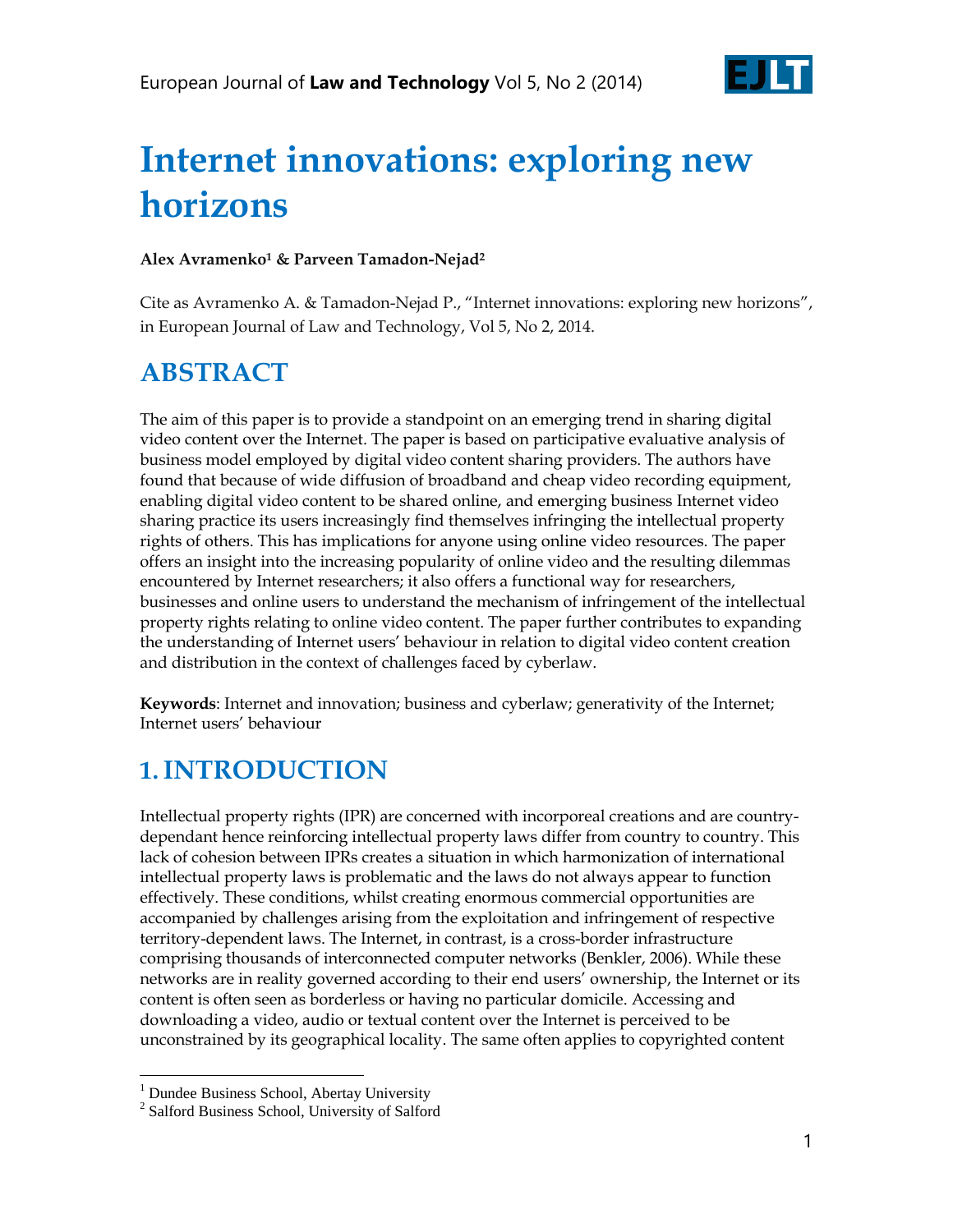

and that represents legal challenges with respect to intellectual property rights protection or enforcement, particularly in controlling content distribution, derogatory treatment of the copyrighted work and the speed of infringement.

This paper analyses the recent upsurge of digital video content sharing which is prone to the unauthorised copying and distribution of copyrighted material. Digital video content sharing is distinguished from ordinary peer-to-peer file sharing mainly by the technology used to create a digital copy of video content and the massive size of the shared video file. The latter has contributed to the emergence of digital content Internet repositories, utilising the pay-per-view revenue model, as the main method of sharing such content.

The paper begins with the introduction of the theoretical framework. This is followed by the analysis of the key influences on increasingly persistent online video content users' behaviour which is attributed here to a perceived legal freedom. The future of impending Internet regulations is then discussed.

#### **2. THE GENERATIVE INTERNET, CYBERSPACE AND CYBERLAW**

Our conceptual framework elaborates on a synthesis of the following influential discourses: the generativity of the Internet (Zittrain, 2006) and the associated rise of cyberlaw to influence processes taking place in cyberspace (Johnson and Post, 1996; Lessig, 1999).

The concept of generativity assists with an understanding of the overall capacity of technology to prompt new creative endeavours and/or innovation and 'denotes a technology's overall capacity to produce unprompted change driven by large, varied, and uncoordinated audiences' (Zittrain, 2006: 1980). The Internet today is highly generative. This is a function of its 'capacity for leverage across a range of tasks, adaptability to a range of different tasks, ease of mastery, and accessibility'. Leverage is the extent to which the Internet enables 'valuable accomplishments that otherwise would be either impossible'. Adaptability of the Internet refers to both the breadth of its 'use without change and the readiness with which it might be modified to broaden its range of uses' (ibid: 1982), while the ease with which it can be mastered makes it fairly accessible.

In this paper the concept of generativity is used to rationalise the emergence and diffusion of digital video content sharing, which is one of upshots of the generative Internet, representing the ability of Internet 'users to generate new, valuable uses that are easy to distribute and are in turn sources of further innovation' (Zittrain, 2006: 1982). Regrettably, this phenomenon has certain legal complications due to the unauthorised use of copyrighted material and the involvement of different legal jurisdictions, as the Internet comprises thousands interconnected computer networks spreading across geographical borders.

In order to address the legitimacy of digital video content sharing the concepts of cyberspace and cyberlaw will be reviewed. The Internet is enabled for cyberspace, a distributed virtual space allowing for digital content and communication, which spans geographical borders.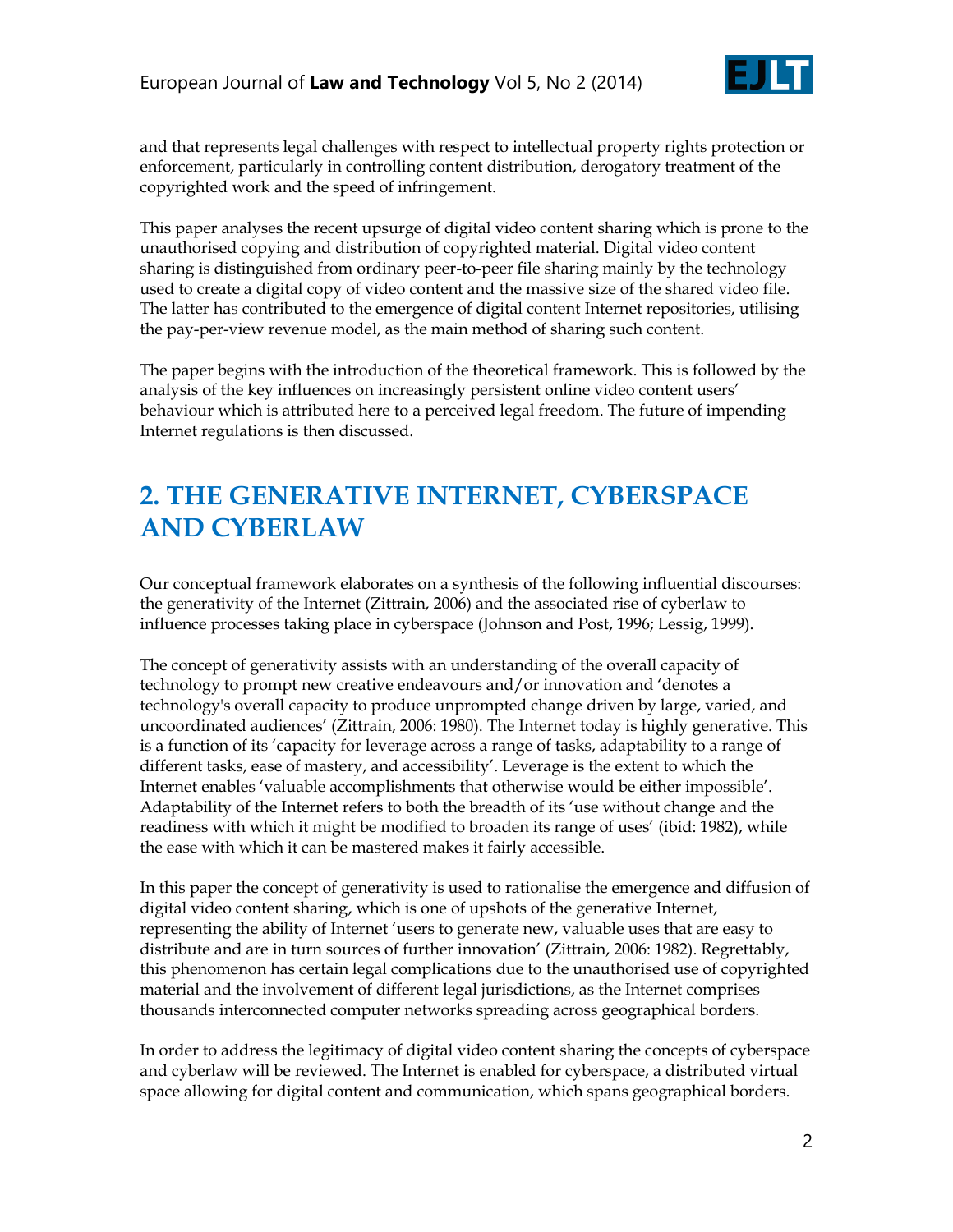

Johnson and Post (1996) argue that cyberspace needs to be regulated by cyberlaw, that is, its own set of rules and regulations not bonded to a particular territory. The mechanics for establishing cyberlaw is not clear though. Logically thinking, the Internet and cyberlaw should have been developing in parallel, however this did not occur while the Internet was evolving an open and self-regulated infrastructure. Meanwhile, the reconciliation of cyberspace's legal disputes may be guided by the principle of comity as formulated by the Supreme Court of the United States: 'the recognition which one nation allows within its territory to the legislative, executive, or judicial acts of another nation, having due regard both to international duty and convenience, and to the rights of its own citizens or of other persons who are under the protections of its law' (Johnson and Post, 1996: 1391). On the other side, Lessig (1999), as a proponent of Internet regulation, argues a case for cyberlaw is to be based on certain technological approach to imposing those regulations, i.e. building in all necessary restrictions into the code governing the functioning of the Internet, as it is only then that people's behaviour in cyberspace can be effectively leveraged.

# **3. RESEARCH APPROACH**

The research is conducted following the hermeneutic enquiry (Gadamer, 2004) and is aimed at understanding the increasing phenomenon of the sharing of infringed digital video content, which is prompted by the advances in Internet-related technology.

The content of the established digital video sharing sites or Internet repositories (e.g. MegaVideo, NovaMov, Vidbux, VideoBb, VideoZer, XtShare, VideoWeed, VidxDen, WiseVid, ZShare) was reviewed to identify instances in which intellectual property rights of the content owners' have been respected or infringed. The data collection and analysis have followed the 'fusion of horizons' method (Gadamer, 2004) to understand the logic and the paths followed by the Internet repositories, primary and secondary infringers. What we have found in relation to the infringers' actions is contrasted with two dominating paradigms, influencing cyberlaw. This gained understanding is then used to conceptualise principles to be included in the development of cyberlaw.

# **4. THE RISE OF VIDEO CONTENT SHARING AND THE RESPECTIVE LEGAL DILEMMAS**

The fusion of two such factors as significantly enhanced low latency throughput of the modern Internet infrastructure and high diffusion of broadband connectivity enabled the rise of video content sharing and its unparalleled popularity. The 'appeal of online video content' was then significantly broadened to include video marketing (Ming et al, 2007), video blogging (Harley and Fitzpatrick, 2009), video hosting (Von Lohmann, 2007) and video sharing (Park et al, 2011).

While communicating the findings of a survey by the Pew Research Center's Internet and American Life Project, Madden (2009) reports that the share of 'adults who watch videos on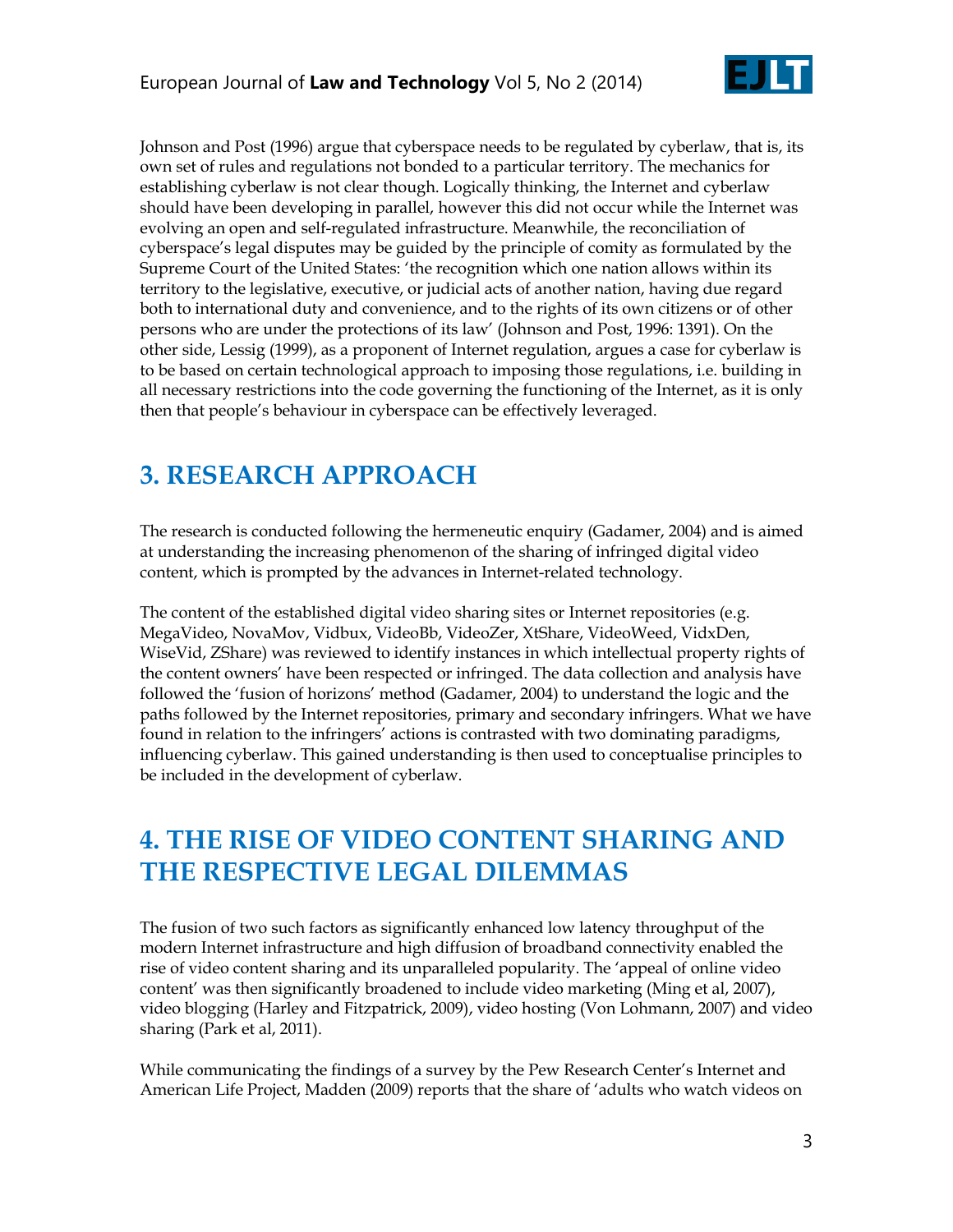

video-sharing sites has nearly doubled since 2006' and reached 62% of adult Internet users, while the proportion of young adults watching online video is nine out of ten (89%). In 2013, Purcell reports that 'the percent of online adults who watch or download videos has also grown over the past four years, from 69% of adult Internet users in 2009 to 78% today'. Furthermore, in 2009 watching television or movies was an online experience for a third of American Internet users; while in 2013, nearly half of the respondents (47%) watch movies or TV shows through a paid subscription service like Netflix or Hulu Plus (Purcell, 2013). Watching online video outranks all other online activities including the use of social networking sites and tweeting. The UK statistics, provided by Oxford Internet Survey, are quite similar and indicate that only music downloads are higher in popularity amongst online entertainment activities (Dutton et al, 2013). These statistics raise a question about online video content's origin, including its generation and distribution, which potentially deserves some legal consideration.

Creation of digital video content becomes easier than ever due to the ready availability of relatively cheap handheld video recording devices (e.g. Flip, iPhone, Smartphones), mobile consumer electronics appliances with video recording and editing functionality (e.g. set-top boxes) and digital video recording software are widely available. Additionally to this technology-enabled ease of video content production, there are less technological factors influencing Internet users' behaviour with respect to creating and distributing video content such as users' motivation, typically explored in its duality of extrinsic and intrinsic motivation (Deci, 1971).

# **5. INSPIRATION TO GENERATE AND SHARE DIGITAL VIDEO CONTENT**

Benkler (2006: 59) suggests that peer-produced content is not essentially a money driven activity and has many other underlying motives as assuring ‗salience' or ‗getting your message to large numbers of people'. However, our review of Internet video content repositories enabling digital video content sharing (e.g. EpicShare, 2014; MegaUpload, SwankShare, VideoZer, VideoWeed, Videobb, Zshare, VidX Den, WiseVid), found a prevailing trend of offering monetary rewards for uploading any video content, which was then paid per numbers of views or downloads by an unrestricted Internet audience. The reward incentives differ in details but are consistent in their appeal to the extrinsic side of human nature. For instance, MegaUpload offers one million reward points which will generate USD 1,500; VidX Den endows USD 1 per one thousand downloads; the Videobb payout rate is up to USD 30 per ten thousand video views dependent on video length. These reward schemes may certainly encourage users to produce original video content. It could be anything, for example, a family video or a chronicle of friends gathering. But how many people will be interested in watching that? On the other hand, uploading a digital copy of a popular television show recording could achieve relatively high viewing figures, leading to a substantial financial reward.

The object here is not to hold Internet video repository providers and their respective users responsible for digital video content sharing but to note and analyse this widespread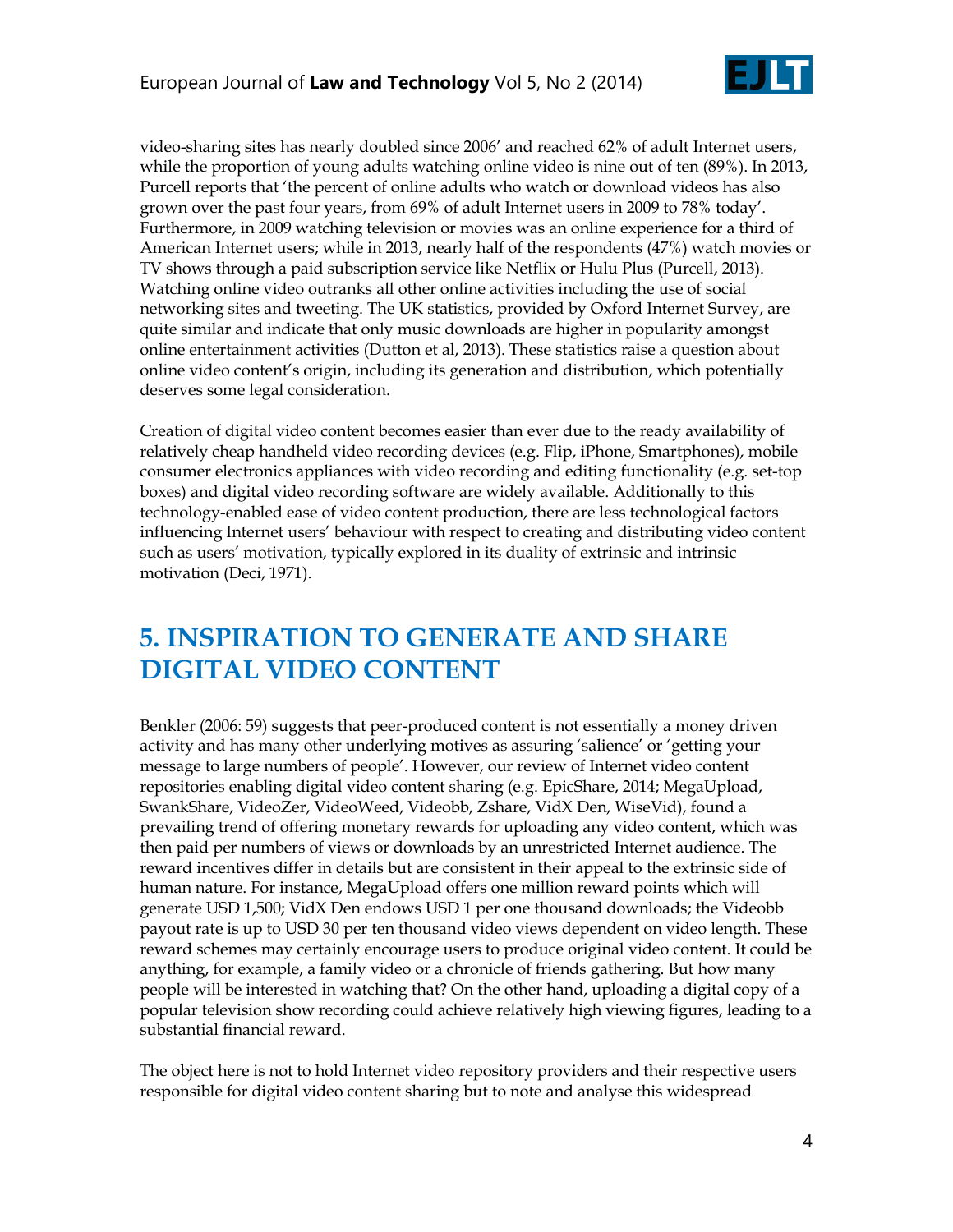

phenomenon. A brief review of the missions of these Internet repositories indicates that such service is free and intended to be 'mainly used by the user to share his videos with friends and family' (Vidxen, 2011). In some instances this intent is stretched to include customers and other unspecified audience: ‗Share videos with your friends, family, customers, or thousands of people worldwide' (Videobb, 2011). Noticeably the providers of these digital video content sharing Internet resources are driven by the noble goals of (1) creating an ‗online video community, allowing millions of people to discover, watch and share online videos' and (2) offering ‗a network for users to produce, upload and share videos across the globe and act as a distribution platform for original content creators' (Megavideo, 2011). It appears at the first glance that the video sharing service offered is intended to facilitate the production of peer-generated content offering its users an opportunity to express themselves. Is it only a desire of ordinary Internet users to get salience that makes these Internet repositories of digital video content popular or there can be another explanation?

In our attempt to review the video content of Internet repositories a large amount of copyrighted content was identified consisting of copies of all the major Hollywood television shows and movies, including the most recent ones. This massive presence of copyrighted video content leads us to the question of why that copyrighted content has ended up in these repositories which are intended for peer-produced content? The answer being that someone, but not a content producer, has created a digital copy of the original broadcast and uploaded that copy to a video sharing Internet repository. Both of these actions, i.e. unauthorised copying of copyrighted content and its distribution, represent infringement of the intellectual property rights of the producers of the original television show or movie.

It appears that Internet repositories follow a simple business model, involving three parties: the infrastructure provider and two types of users; those who upload content and those who view content. Those uploading content are attracted to produce and upload digital video content by being rewarded at a rate dependant on the destination (country) where the content is downloaded (BillionUploads, 2014; EpicShare, 2014; SwankShare, 2014). The users who consume digital content fall into two categories: those who view content for free and those who pay to view the content. The latter are offered different payment options largely centred on the quality of the downloaded content. These who do not pay are shown advertisements and typically stumble on the digital video content offering using Internet search engines. They are then offered view only free membership saturated with advertisements to ensure repeat consumption of the digital content. The Internet repositories in this model provide the technical infrastructure for the storage and sharing of the digital content, collect membership revenue and share a part of it with the uploaders of content. This business model is characterised by low organisational effort and relatively high payoff which makes it attractive for potential investors. It is the users who upload content who carry out unauthorised copying of copyrighted content and distribute it.

After considering the process of unauthorised content production and distribution the next logical question is about its access or watching. Why is it seen to be acceptable to use other people's intellectual work over the Internet, while in any other circumstances, for instance in a shop, it would be recognised as stealing? Is it because the initial design principles of the Internet emphasised openness to ensure future growth and scalability (National Research Council, 2001)? Or is it because of unrestricted availability of web pages, that Web information can be relatively easy copied and modified? It is difficult to provide a definitive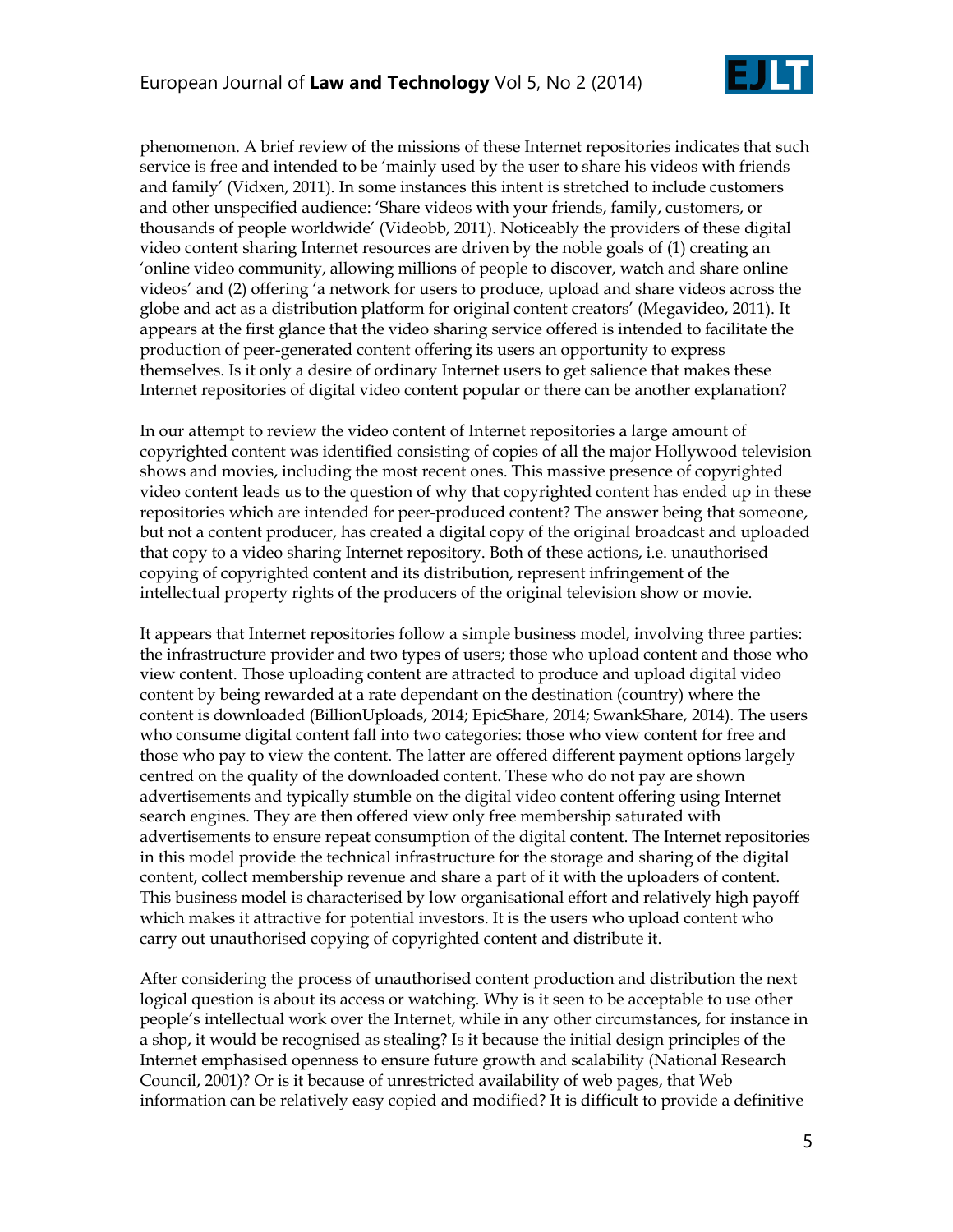

answer but the fact is that the content of cyberspace, unless it has a price tag, is often perceived as open and easy to copy. Zittrain (2006: 1989) points that historically abuse of the Internet was 'of little worry because the people using it were the very people designing it  $$ a culturally homogenous set of people bound by their desire to see the network work'. An insight into human perception informed by cognitive psychology as 'an activity that takes place over time', 'modifiable by experience' and 'specific to what is being perceived' (Neisser, 1976: 54) suggests that perceived legal freedom can develop over time if (1) an activity becomes seen as a part of the usual routine and (2) an infringer does not face any consequences of breaching the law.

Laws are codes of conduct imposed and agreed by society which if broken, breached or infringed have consequences. These can be severe. Our conduct is therefore governed by these rules which for most people are clearly defined. Cyberspace is frontier-free and most users are solitary users, so who will find out if the 'law' is infringed? Indeed as activities carried out in cyberspace are virtual, are codes of conduct and legal principles applicable? This is the dilemma – the user has a perceived legal freedom of surfing at will and infringing potentially becomes 'par for the course' over a period of time.

Not all Internet users are inclined to develop deviance from established ethical norms by making unauthorised copies. It may all begin with the quite rational and legitimate motive of creating a digital copy of a video content for the purpose of saving a memorable experience to enjoy it later on and then to share it over the Internet with friends, who in the case of social networking is a loose but large audience. Does this behaviour then become a habit, which is mechanically applied in the case of copying and sharing of copyrighted content?

#### **6. TYPICAL SCENARIO OF INTELLECTUAL PROPERTY LAWS INFRINGEMENT**

Intellectual property rights are territory-dependant and therefore the person who creates and uploads for sharing an unauthorised copy of a proprietary television show broadcast for instance in the US would infringe US intellectual property laws and would be known as a primary infringer. Furthermore, anyone else who watches the unlawfully created and shared video content online may unwittingly, in the eyes of intellectual property laws, become a secondary infringer. Watching any video content online consists of two processes – downloading, usually unnoticeable as it is performed automatically by an Internet browser, and playing it on a local computer. If the watched copyrighted video content is shared further then it also represents an infringement which can lead to prosecution.

When both the primary and secondary infringements occur in the US, both infringers can be sued according to US intellectual property laws. However, if the primary infringement takes place in the US, but the secondary infringement takes place in the UK this represents a legal predicament as each infringer will be subject to different legal systems. Nonetheless, the proprietor of the original video content (e.g. CBS) can request that the unauthorised video content be removed from the Internet video repository and the secondary infringers can be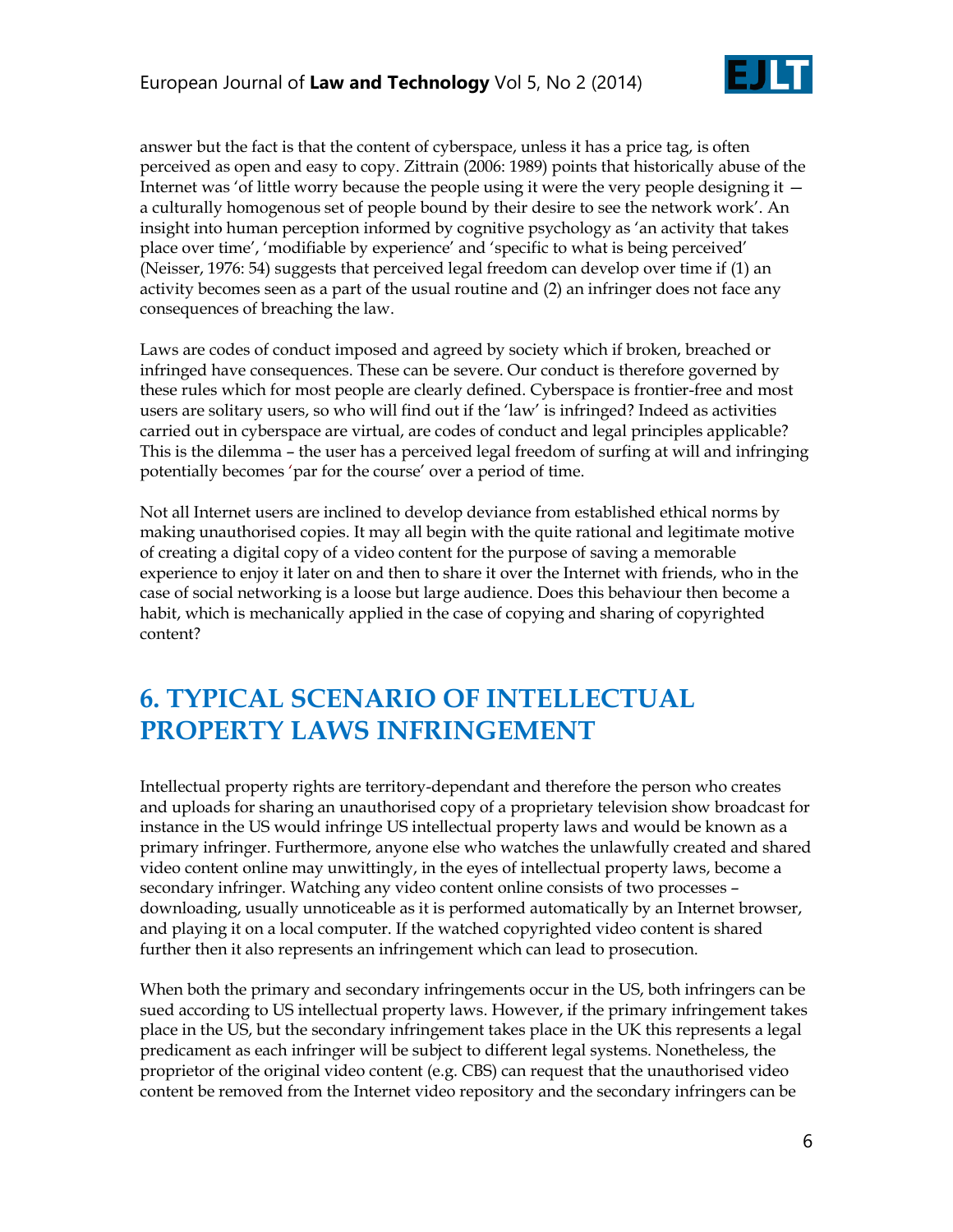

fined according to UK intellectual property laws. The repository encourages infringing behaviour by its very existence, this notion is refuted as it is argued that the repository is merely a platform, which is not capable of controlling the behaviour of its users.

While assuming the number of primary infringers in relation to the overall number of Internet users is quite small, a number of Internet users who become secondary infringers may grow exponentially. The latter number can be rationalised by the latest advancements in Internet search technology provided by web search engines (e.g. Google, Yahoo!) and growing popularity of digital video content. Today a relatively skilled user of a search engine can easily become a secondary infringer as soon as she finds and then watches or shares digital video content, which was generated and posted online by a primary infringer. Furthermore, information-seeking Internet users are not renowned for self-censorship when it comes to the discovery and sharing of Internet resources relating to a particular interest. In fact, the basic principle of social media or networking is the sharing information or textual, audio and video content (Morgan et al., 2010). However, if the shared content is infringing intellectual property rights then social media users inadvertently become secondary infringers and face a potential legal quandary which stems from the sharing of the infringed content. Meanwhile, Internet video repositories are business enterprises enabling this process appear to be not liable in this scenario as they provide a platform which is being misused.

There are however some exceptions with regard to secondary infringement. According to the current state of the respective (e.g. EU, US, UK) intellectual property laws, any unauthorised use of digital video content that can be regarded as for private and domestic purpose is regarded as a permitted act under section 31A of the Copyright Designs and Patent Act 1988 (CDPA 1988) and incurs no fine. However, if this content is somehow shared with a third party, i.e. friends or similar, it then the act becomes an infringement. It is important to distinguish between primary and secondary infringement. Primary infringement occurs where a person commits or authorises another to commit, without the license of the copyright owner, one of the exclusive acts restricted by the copyright. Importantly there is no requirement of knowledge on the part of the infringer. Secondary infringement occurs where a person facilitates primary infringing activities or deals in infringing copies of a work.

To establish primary infringement it is necessary to ask whether a subject has carried out one of the exclusive acts (under the CDPA 1988) or authorised the carrying out of one of them. As discussed previously, because copyright is territorially limited, the infringing act must occur within the UK. However when it comes to authorising the *doing* of an exclusive act, it is possible for the act of authorisation to occur outside the UK, provided the commission of the exclusive act itself occurs within the UK (*ABKO Music and Records Inc v Music Collection International Ltd* [1995] RPC 657).

Secondary infringement falls within the scope of sections 22-27 of the Act, which requires that the infringer must know or have reason to believe that they are dealing with an infringing copy. The most vulnerable category with regard to infringing behaviour is the younger generation who use the Internet and social media in particular (Morgan et al., 2010) as a main source of reference, one of the key functionalities of which is sharing, which takes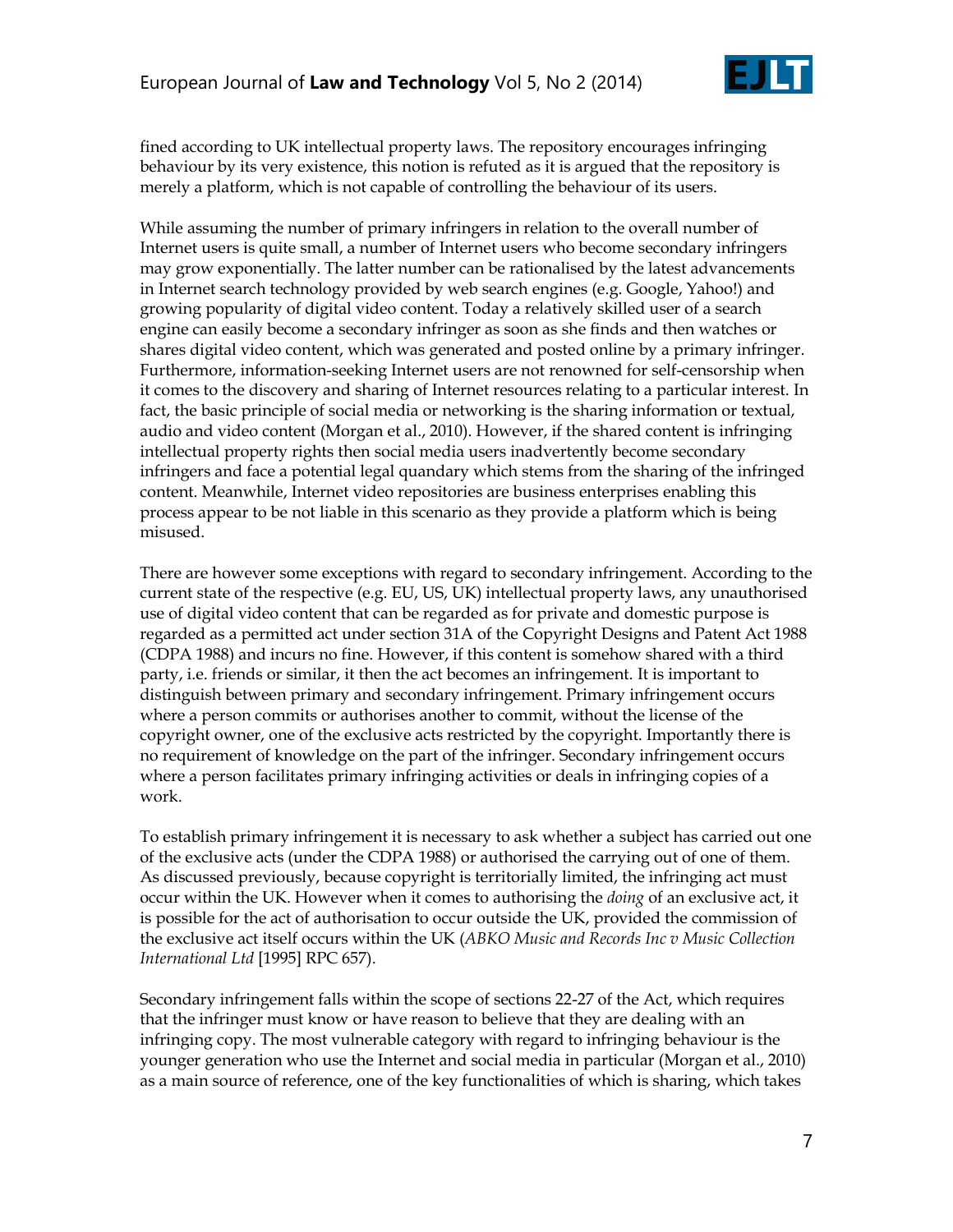

place in cyberspace. Sharing of the shared content also represents secondary infringement. Should the infringing behaviour be tolerated and for how long?

# **7. ENFORCING INTELLECTUAL PROPERTY LAWS IN CYBERSPACE**

The most pertinent question deriving from the preceding discussion of intellectual property law infringement revolves around the issue of enforcement of these respective laws in cyberspace. It should be noted here that there are intricate differences between the Internet and cyberspace. The Internet is an infrastructure formed and shaped by a large number of interconnected computer networks with particular ownership. Each network is connected to the Internet with the help of Internet Service Providers (ISPs) and that makes it and its networked resource bound to a particular geographical location. Cyberspace is a distributed virtual space, enabled by the Internet, and allowing for digital content and communication within it. While the digital content, though often distributed, can be pinpointed to a particular location on the Internet, the digital communications are essentially cross-territory activities as they more often than not include remote intermediaries, depending on the type of service provided. Intellectual property laws which govern both the Internet and cyberspace are still at a formative stage and are commonly referred to as cyberlaw.

The cornerstone of the cyberlaw debate is that cyberlaw is not and cannot be the same law that is 'applicable to physical, geographically-defined territories' (Johnson and Post, 1996: 7). The challenge for cyberlaw is to establish what can and what cannot be readily copied and disseminated (Zittrain, 2006: 1979). Would it be possible for cyberlaw to deal *effectively* with primary and secondary infringements?

One of the proponents of a regulatory approach to the Internet and cyberspace, Lessig (1999) argues that the debate concerning cyberlaw is limited. It should consider the impact of technology on human behaviour. Both technology and behaviour can be regulated but in different ways. Technology can be regulated by the code operating it and that would assist the controlling of human behaviour which traditionally is regulated by legal policies. Any legal policy proposal unsupported by technological interventions is deeply incomplete.

Despite its understandable appeal, Lessig's argument is flawed due to a mismatch between technology and cyberlaw developments. Technology in this context is the Internet which is highly generative in its essence and therefore becomes an inexhaustible source of innovations. The digital video content sharing discussed is an example of an Internet service enabled by recent developments in broadband connectivity and the availability of digital video making technology. Cyberlaw on the other hand develops, or rather expands, by imposing restrictions, some of which may block or prevent these technological innovations from taking place.

A further complication of the regulatory approach is ingrained in the heterogeneity of cyberspace. Lessig (2006: 84) also acknowledges that cyberspace is not one homogeneous place. It comprises of many diverse places and ‗the character of these many places differ in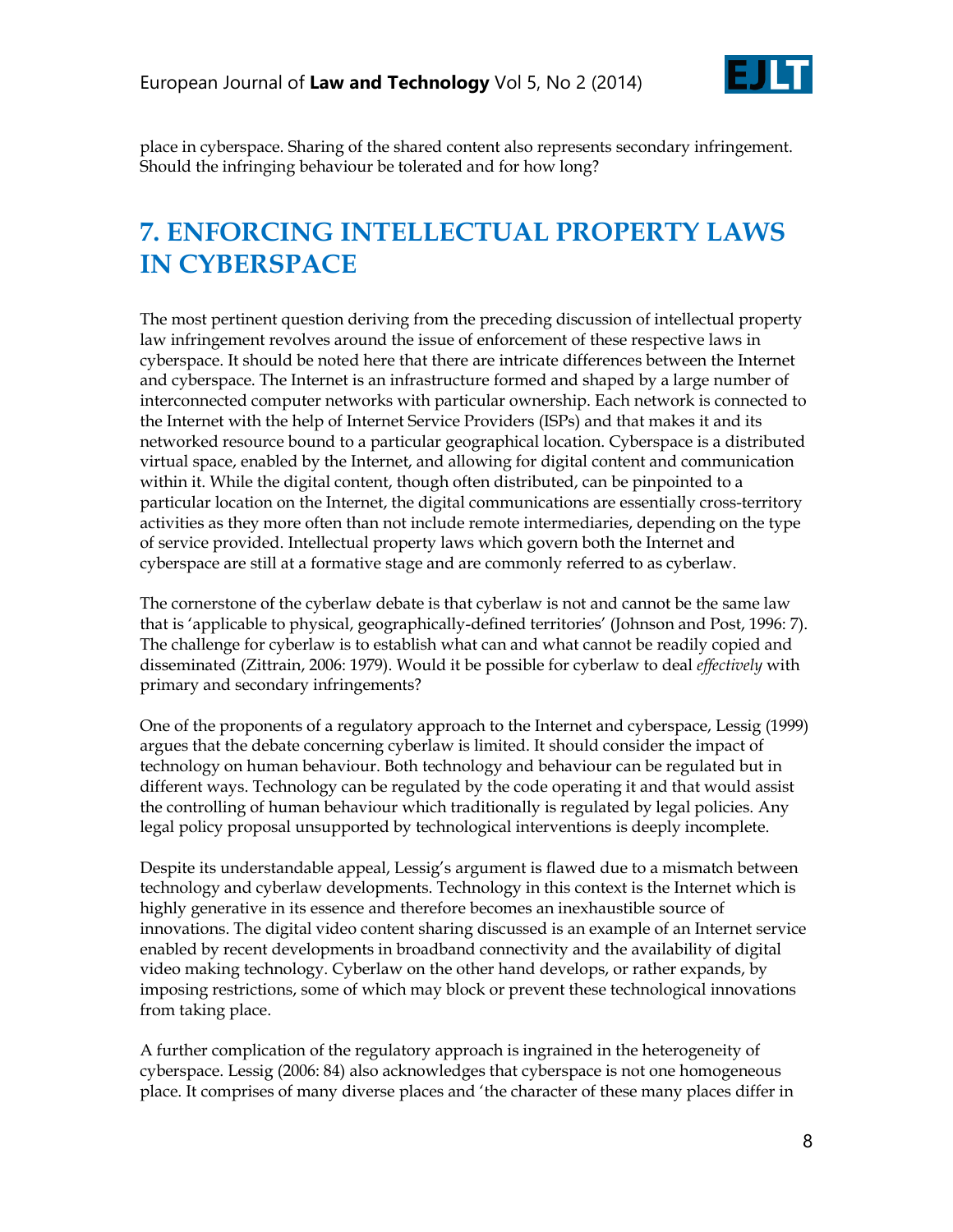

ways that are fundamental. These differences come in part from differences in the people who populate these places, but demographics alone don't explain the variance'. For Lessig, these cyberspace communities can still be regulated by means of coding the technology, that is, if policies are built into digital architectures. This argument is difficult to substantiate due to vast heterogeneity of devices connected to the Internet. And it also evokes memories of ‗the Fritz chip' agenda proposed in the US Consumer Broadband and Digital Television Promotion Act in 2002 which was intended to incorporate certain hardware and software amendments to any 'digital media device' in order to prevent its users from copying, playing and distributing unlicensed copyrighted works. This way of imposing cyberlaw may work well, but it calls for certain amendments in the existing Internet connected infrastructure with implications for manufacturing costs and implementation time for upgrades. However, the Act represented an attempt by the content generating industries 'to regulate hardware and software to fit the distribution model of Hollywood' and was not accepted due to the resistance of the various technology and telecommunications services developing industries (Benkler, 2006: 410). This attempt, if it had succeeded, would certainly have prevented the Internet being a generative platform for innovations.

Analysing the practical steps of some governments towards establishing cyberlaw, it can be noted that the regulative approach is gaining popularity. The Digital Economy Act 2010 was pursued and passed in the UK, enabling government to make laws regulating Internet Service Providers, enabling courts to block copyright infringement propagating websites and establishing the rights of copyright owners to obtain information about infringers for further legal action. The procedure essentially enables copyright owners to identify incidents of infringement and compile lists of Internet protocol addresses at which they believe their copyright has been infringed. This is sent to the ISP in the form of a report, with evidence of infringements. The Act increases the penalty for online copyright infringement to a maximum of £50,000. The Act also gives the secretary of state the power to order ISPs to impose technical measures on users who meet certain levels of infringements, these measures might include bandwidth capping or shaping, or temporary suspension of an account. In US the Digital Millennium Copyright Act was signed into law in 1998. It is divided into five titles, Title II, the 'Online Copyright Infringement Liability Limitation Act' section 512 creates limitations on ISPs for copyright infringement when engaging in certain types of activities; these are limited to four categories: transitory communications, system caching, storage of information on systems or networks at direction of users; and information location tools. To fall within the scope of the Digital Millennium Copyright Act, an ISP must, among other things, take certain steps when it receives notice that infringing material resides on its network; adopt and implement a policy that provides for termination in appropriate circumstances of users who are repeat infringers; and accommodate standard technical measures that are used by copyright owners to identify and protect copyrighted works. Liability under the Act is both civil (Section 1203) and, where the acts are wilful and for commercial advantage or private financial gain, criminal (Section 1204).

Will these regulatory measures succeed? There is no straightforward answer. On one hand, despite quite severe liability implications prescribed by both the Digital Economy Act 2010 and the Digital Millennium Copyright Act those reviewed digital video content Internet repositories were saturated with unauthorised copies of infringing video content and this number is steadily increasing (AllMyVideos.net, ModoVideo.com, SpeedVid.tv,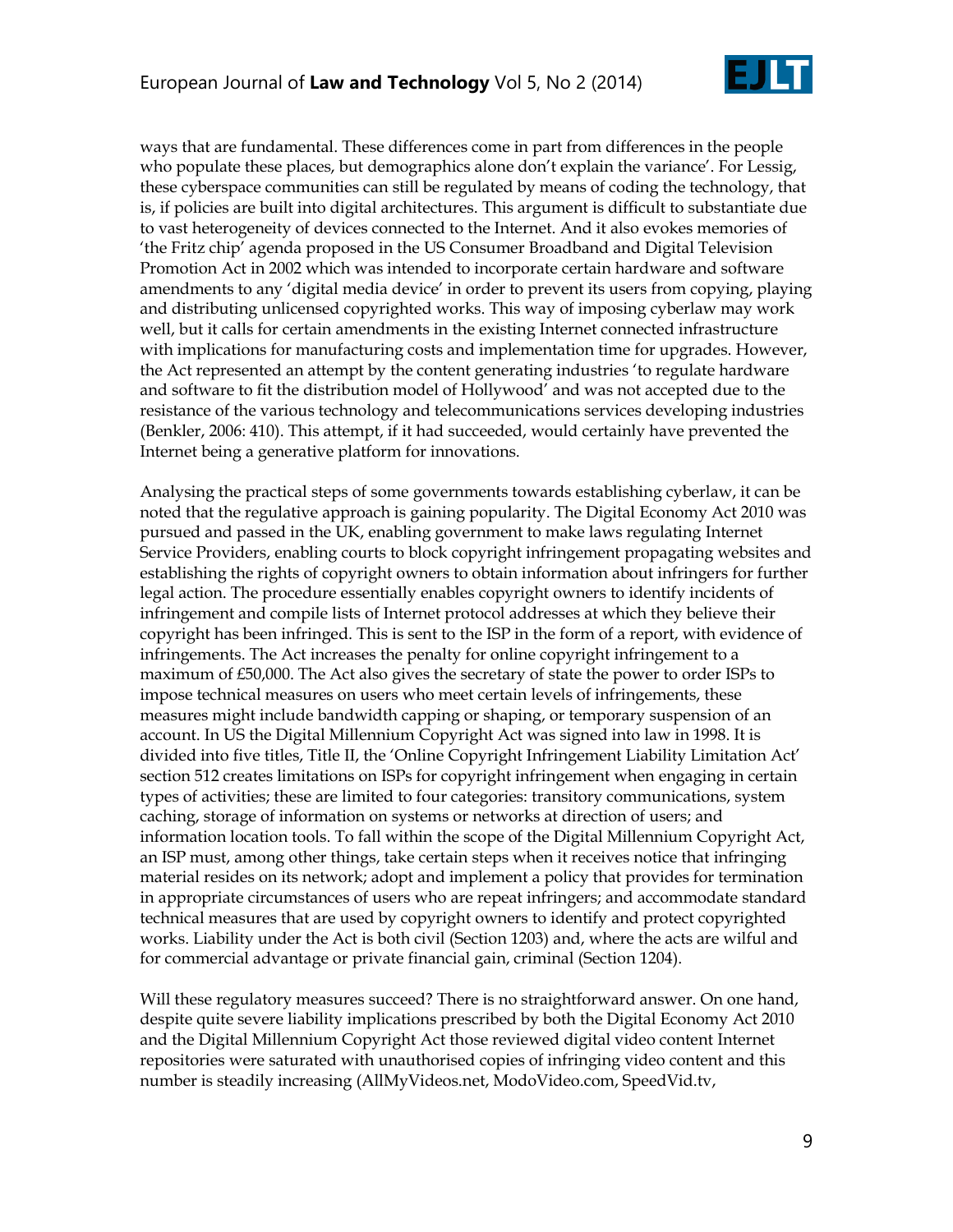

VidBull.com, VideoPremium.net). On the other hand, there was and still is strong opposition to the implementation of regulatory measures.

In 2002, the Consumer Broadband and Digital Television Promotion Act came under fire from the technology industries who in terms of revenues are much bigger players than the Hollywood producers of the creative content (Benkler, 2006: 423). Today circumstances have changed and the opponents of the regulated Internet also include political parties and human rights groups, inspired by United Nations maintaining that 'the Internet is one of the most powerful instruments of the 21st century for increasing transparency in the conduct of the powerful, access to information, and for facilitating active citizen participation in building democratic societies' (La Rue, 2011: 4). It is strongly argued that in order to preserve this democracy facilitating capacity of the Internet access to it ‗for all individuals, with as little restriction to online content as possible, should be a priority for all States' (ibid).

There are also focused efforts to oppose regulative indiscriminate sanctions targeting Internet users due to privacy concerns. Furthermore, measures proposed in the Digital Economy Act 2010 and Digital Millennium Copyright Act have a tendency to stifle creativity on the Internet (Open Rights Group, 2011). However, these efforts, by those facilitating greater democracy and innovation, also indirectly facilitate the perception of legal freedom among those Internet users who may illicitly use the intellectual work of others.

# **8. CONCEPTUALIZING THE DIGITAL VIDEO SHARING PHENOMENON**

Our conceptualisation of the online video sharing phenomenon utilises the concepts of generativity and legal moralism. Holistically taken, the Internet ‗denotes a technology's overall capacity to produce unprompted change driven by large, varied, and uncoordinated audiences' (Zittrain, 2006: 1980), which would prompt new creative endeavours and/or innovation. The digital video sharing phenomenon represents such an endeavour and gives rise to certain business models and the associated dilemma of infringement. It was emphasised earlier that the number of primary infringers is a relatively small one, while the number of Internet users who voluntarily or otherwise become secondary infringers may grow exponentially because of increasing popularity of Internet video repositories and the sharing trend influenced by social media such as Facebook, Twitter, and MySpace.

Legal moralism emphasises that law can be prescriptive and used legitimately to prohibit behavioural patterns, even those not resulting in physical or psychological harm to others, which would conflict with established collective moral judgments (Devlin, 1965). Applied to the case of Internet video infringement it would infer that primary and secondary infringers need to be treated differently. While secondary infringement is often circumstantial and unintentional and in many cases is led to, by the use of search engines, primary infringement on the contrary reflects a type of behaviour conflicting with established societal moral norms and if pursued would threaten a common morality which serves as an invisible bond holding it together, the glue at underpins society. Therefore, the onus in dealing with infringement should be on primary infringers, who need to be identified and prosecuted, as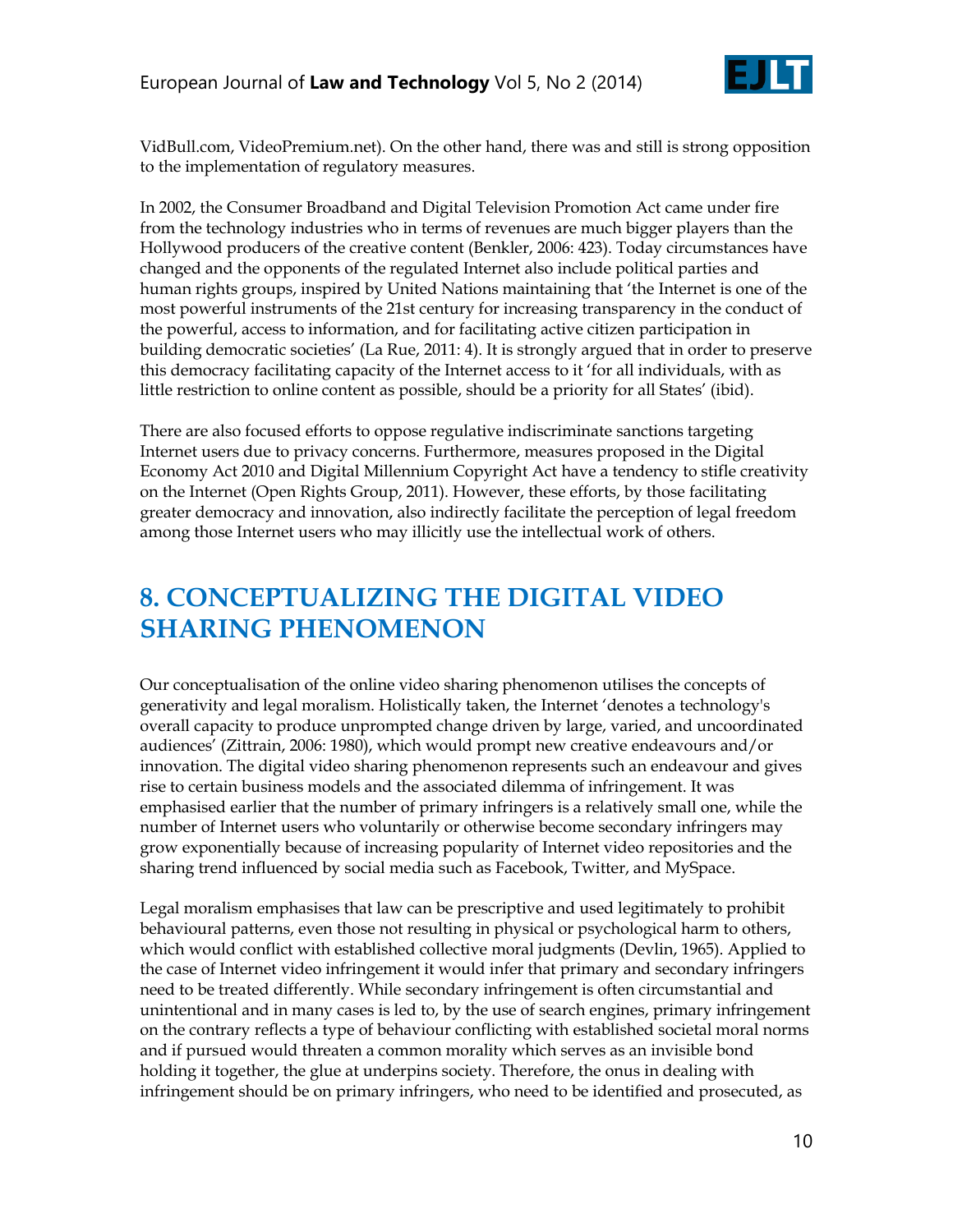

laid down in the CDPA 1988, or similar comparative legislation. The secondary infringement can and needs to be tolerated due to the non-malicious and often non-intentional nature. Some educational measures can be deployed, for instance by search engines providers, to help Internet users to distinguish between the original and infringed content. This approach would establish a situation in which the creativity potential generated by the Internet and creativity exhibited by original content's producers can be reconciled with each other to power and sustain rapid technological innovation.

In response to Lessig's (1999, 2006) view on enforcing cyberlaw by building it into Internet architecture together with enforcement of legal policies and adequate social norms some practicalities need to be mentioned. Firstly, there is no clear mapped territory of cyberspace to match it with cyberlaw, as cyberspace is diverse in its demographics and behavioural patterns. Secondly, the sophistication of the code required to implement such a version of cyberlaw would raise doubts of its adequate application.

Another perspective on cyberspace as a communal space, with cyberlaw initially being similar to netiquette but emerging later, building on the reciprocity of national intellectual property laws (Johnson and Post, 1996), may appear to be more practical than at first glance. For its instigation it requires international collaboration towards a cyberlaw convention and the engagement of various law influencing organizations, for instance a pan European association of European Internet Services Providers Associations (EuroISPA, 2011), which is already working towards a holistic approach regarding the European Intellectual Property Rights framework (European Commission, 2010). While this framework is more concerned with establishing a single pan European market for intellectual property to encourage creative and inventive efforts it generates a useful experience with respect to multilateral intellectual property rights initiatives, especially in the case of infringement.

It is evident that the Internet, if left unregulated, will continue to generate innovations and some of them may facilitate different types of infringement. The rate of innovation will also depend on the effort to regulate the Internet. In the Lessig paradigm, regulations can be embedded in technology and govern its code, but it is not possible to envisage the amount of effort to implement such a mass scale programming of the Internet being undertaken at the moment. Lessig perhaps has drawn his inspiration from IP version 6, which was envisioned in 1992 as having a rich functionality, but its gradual implementation has been taking place ever since due to the need for the massive upgrade of all Internet-supporting infrastructure and client devices connected to it. The other efforts to regulate and ensure the predictable use rather than development of the Internet will always be targeting ISPs as a fundamental and yet flexible element of the Internet infrastructure. The latter approach certainly can also facilitate the development of a heterogeneous cyberlaw, which is currently still on the level of debate due to the complexity of such an endeavour and the absence of a coordinating agency.

This discussion should lead to the suggestion of a framework to mediate between the interests of the key stakeholders: policymakers (as arbitrators of legal practice), industry (as originators of creative content) and digital content users (who, intentionally or not, may become infringers). Common sense however would seem to indicate the rejection of such a proposition because of the irreconcilable conflict between the stakeholders' interests.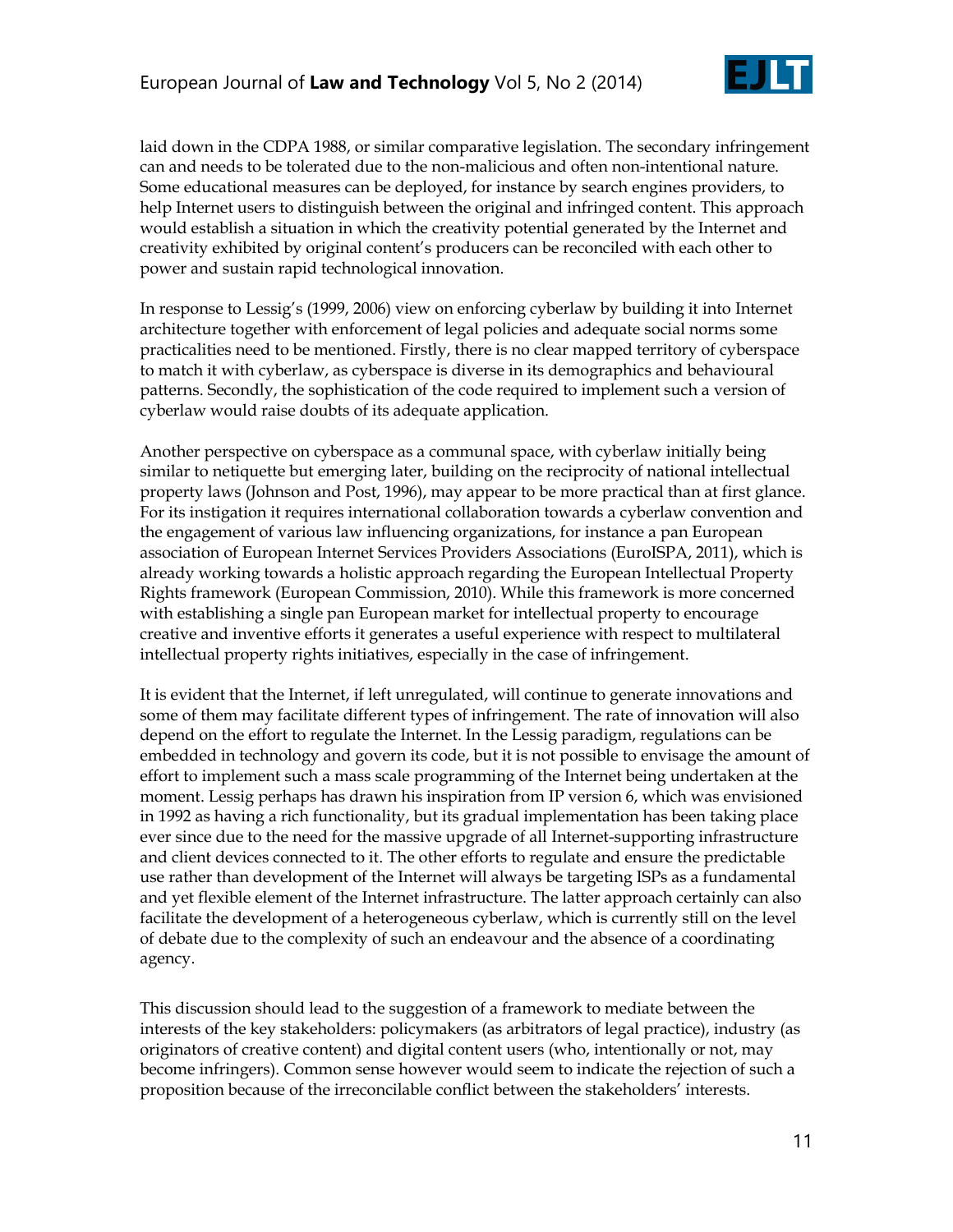

More than anything, users act as catalysts for change by challenging the status quo with their ignorance of or denial of the existing copyright laws. While Lessig's argument provides a useful analytical basis for improving copyright practice, it does not recognise users as an active element capable of generating new creative endeavours supported by the overall capacity of technology to produce unprompted change (Zittrain, 2006). With time more manageable or copyright compliant devices and restrictive ISP measures will ensure tighter control of copyright compliance (Zittrain, 2009) but will not stop users finding new ways of consuming digital content.

# **9. CONCLUSIONS**

Diffusion of broadband connectivity and fairly cheap electronic devices with video recording functionality have significantly contributed to the popularity of digital video content sharing. This popularity supported the emergence and rapid growth of digital video content Internet repositories, often using financial incentives as a means of attracting and retaining their clientele. One of the side effects of such development is that these Internet repositories become the epicentres of unauthorised copyrighted video content sharing, as users uploading unauthorized content perceive the absence of clear and enforceable cyberlaw as freedom to use the generated or copied digital video content without restraint. Furthermore, this trend coupled with increasingly advanced web search technology may convert an ordinary user of search engines into a secondary infringer when she finds and then watches digital video content generated and shared online by a primary infringer.

In our view, while cyberlaw is still in its infancy and its effective implementation is constrained by different jurisdictions (Johnson and Post, 1996) the emphasis of law making authorities should be on developing the commonly accepted principles to safeguard against infringement but not restrain the creative endeavours facilitated by the Internet (Zittrain, 2006). One of the principles discussed in this paper is shifting the emphasis from the efforts to impose control or regulate the Internet, especially in building restrains into technology or code (Lessig, 1999, 2006), to prevention of it from happening. The prevention needs to begin with treating primary and secondary infringers differentially. The primary infringer needs to be identified and tried as set out in current legislation (e.g. CDPA 1988). The secondary infringer shall then be tolerated whilst educating Internet users to distinguish between the original and infringed content. The development of cyberlaw in this way would preserve the growth and innovation in information technology and facilitate creative efforts by original content producers.

On the whole, if the law is to be seen as a regulating code made up of two elements; a software code and a legal code, then it will always be unbalanced due to the realisation that traditionally law plays catch up with technology. Meanwhile, the Internet's generative capacity to facilitate creative endeavours will be continuing to yield intellectual property related dilemmas.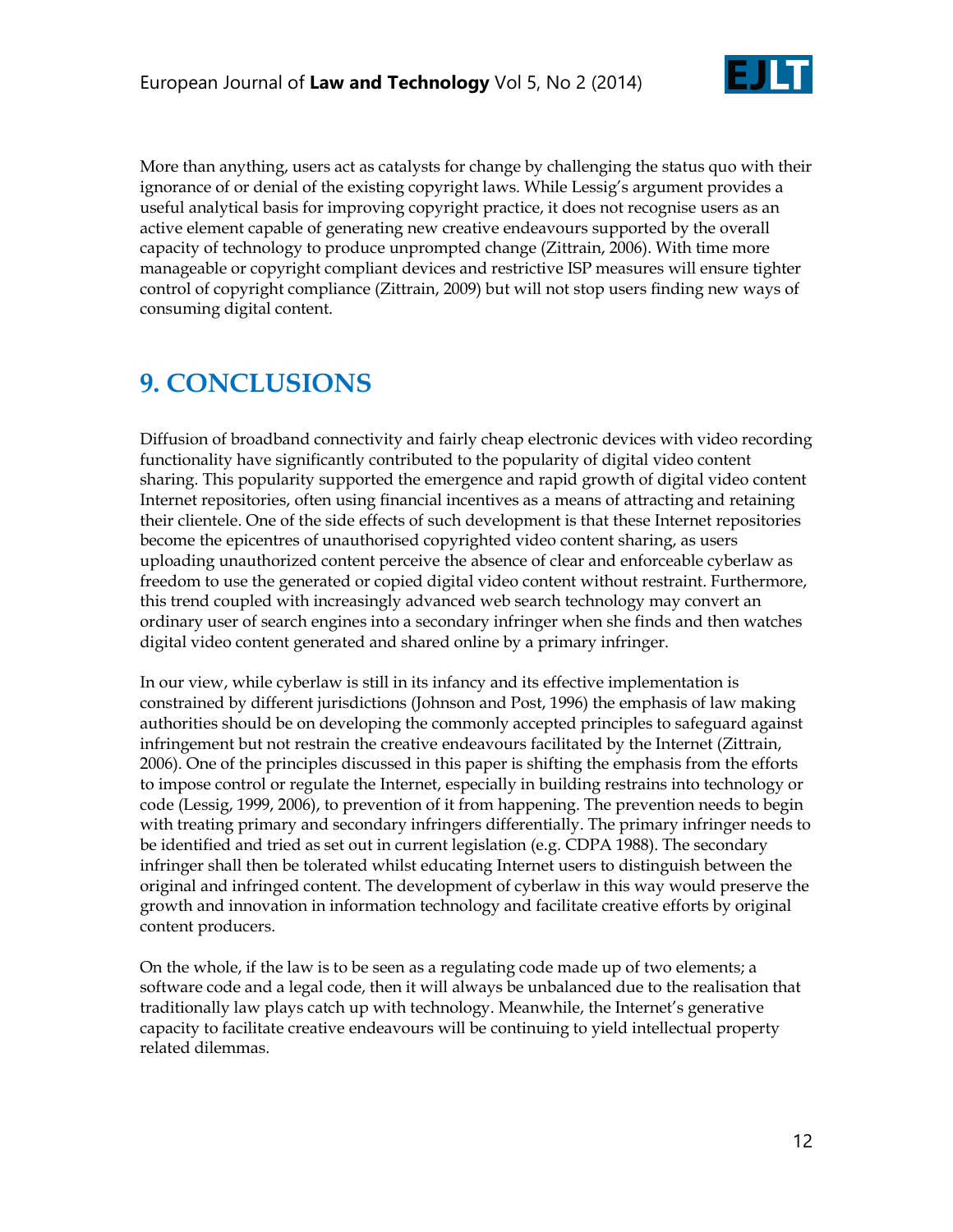

# **REFERENCES**

Benkler, Y (2006), *The Wealth of Networks*, New Haven: Yale University Press.

Billion Uploads (2014), *Rewards program*, available at: <http://billionuploads.com/pages/gpfu.html> (accessed on 11 August 2014).

Copyright Designs and Patent Act 1988 (1988), *Copyright, Designs and Patents Act 1988: Revised legislation*, London: The National Archives, available at: <http://www.legislation.gov.uk/ukpga/1988/48> (accessed on 11 August 2014).

Devlin, P (1965), *The Enforcement of Morals*, Oxford: Oxford University Press.

Digital Millennium Copyright Act (1998), The Digital Millennium Copyright Act of 1998: U.S. Copyright Office Summary, Washington: U. S. Copyright office, available at: <http://www.copyright.gov/legislation/dmca.pdf> (accessed on 11 July 2014).

Dutton, W H, Helsper, E J and Gerber, M M (2009), *Oxford Internet Survey 2009 Report: The Internet in Britain*, Oxford: University of Oxford.

Dutton, W H; and Blank, G and Groselj, D (2013), *Oxford Internet Survey 2013 Report: Cultures of the Internet*, Oxford: University of Oxford.

Deci, E L (1971), "Effects of externally mediated rewards on intrinsic motivation", *Journal of Personality and Social Psychology*, Vol. 18, No. 1, pp. 105-115.

Epic Share (2014), *Affiliate program*, available at: <http://www.epicshare.net/pages/affiliate.html> (accessed on 1 July 2014).

EuroISPA (2011), *Industry publishes a joint statement on the proposed Directive on Collective Rights Management*, available at: <http://www.euroispa.org/component/content/article?id=88> (accessed 8 July 2013).

European Commission (2011), *Blueprint for intellectual property rights, European Commission*, available at: [http://ec.europa.eu/news/business/110524\\_en.htm](http://ec.europa.eu/news/business/110524_en.htm) (accessed on 11 August 2014).

Gadamer, H-G (2004), *Truth and method*, 2nd ed., London: Continuum International Publishing Group.

Harley, D and Fitzpatrick, G (2009), "Creating a conversational context through video blogging: A case study of Geriatric1927‖, *Computers in Human Behavior*, Vol. 25, No. 3, pp. 679-689.

Johnson, D R and Post, D (1996), "Law and Borders - The Rise of Law in Cyberspace", *Stanford Law Review*, Vol. 48, No. 5, pp.1367–1402.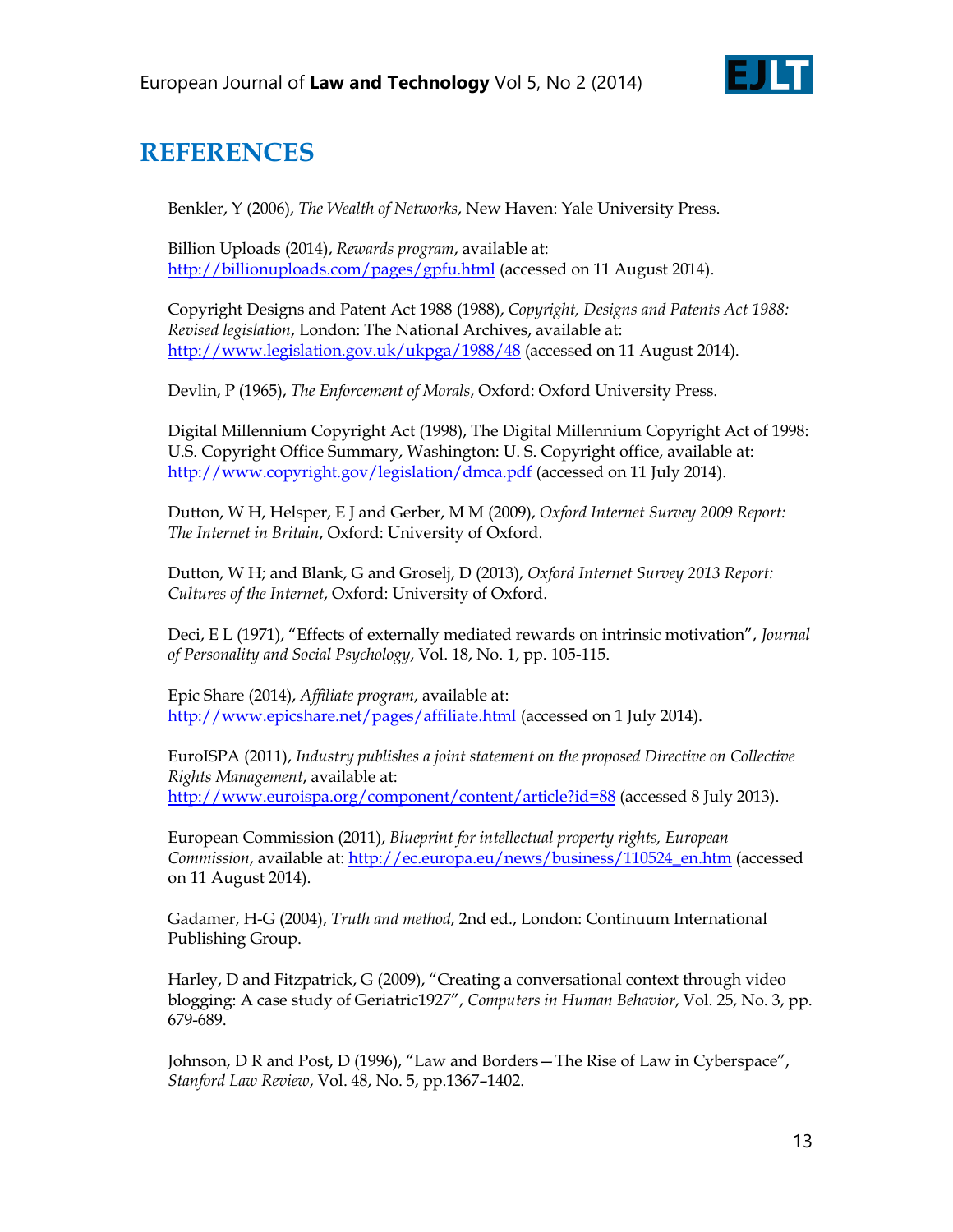

La Rue, F (2011), *Report of the Special Rapporteur on the promotion and protection of the right to freedom of opinion and expression*, United Nations: Human Rights Council, available from:

[http://www2.ohchr.org/english/bodies/hrcouncil/docs/17session/A.HRC.17.27\\_en.p](http://www2.ohchr.org/english/bodies/hrcouncil/docs/17session/A.HRC.17.27_en.pdf) [df](http://www2.ohchr.org/english/bodies/hrcouncil/docs/17session/A.HRC.17.27_en.pdf) (accessed on 11 August 2014].

Lessig, L (1999), *Code and other laws of cyberspace*, New York: Basic Book.

Lessig, L (2006), *Code Version 2.0*, New York: Basic Book.

Madden, M (2009), *The Audience for Online Video-Sharing Sites Shoots Up*, Washington, D.C.: Pew Internet & American Life Project, available at: [http://www.pewInternet.org/~/media//Files/Reports/2009/The-Audience-for-](http://www.pewinternet.org/~/media/Files/Reports/2009/The-Audience-for-Online-Video-Sharing-Sites-Shoots-Up.pdf)[Online-Video-Sharing-Sites-Shoots-Up.pdf](http://www.pewinternet.org/~/media/Files/Reports/2009/The-Audience-for-Online-Video-Sharing-Sites-Shoots-Up.pdf) (accessed on 27 June 2011).

Megavideo, (2012), *About Megavideo*, available at: <http://www.megavideo.com/?c=about> (accessed on 1 January 2012).

Ming, F, Kumar, S and Whinston, A B (2007), "Selling or Advertising: Strategies for Providing Digital Media Online‖, *Journal of Management Information Systems*, Vol. 24, No. 3, pp. 143-166.

Morgan, E M, Snelson, C and Elison-Bowers, P (2010), "Image and video disclosure of substance use on social media websites", *Computers in Human Behavior*, Vol. 26, No. 6, pp.1405-1411.

National Research Council (2001), "The Internet's 'Hourglass' Architecture, in: National Research Council (ed), *The Internet's coming of age*, Washington D.C.: National Academies Press.

Neisser, U (1976), *Cognition and Reality*, New York: W. H. Freeman.

Park, N, Jung, Y and Lee, K M (2011), "Intention to upload video content on the Internet: The role of social norms and ego-involvement‖, *Computers in Human Behavior*, Vol. 27, No. 5, pp. 1996-2004.

Purcell, K. (2013), *Online Video 2013*, Washington, D.C.: Pew Internet & American Life Project, available at:

[www.pewInternet.org/~/media//Files/Reports/2013/PIP\\_Online%20Video%202013.p](http://www.pewinternet.org/~/media/Files/Reports/2013/PIP_Online%20Video%202013.pdf) [df](http://www.pewinternet.org/~/media/Files/Reports/2013/PIP_Online%20Video%202013.pdf) (accessed on 11 August 2014).

Open Rights Group (2011), *About us*, London: Open Rights Group, available at: <http://www.openrightsgroup.org/about/> (accessed on 11 August 2014).

Swank Share (2014), *Rewards*, available at: <http://www.swankshare.com/rewards.html> (accessed on 1 July 2014).